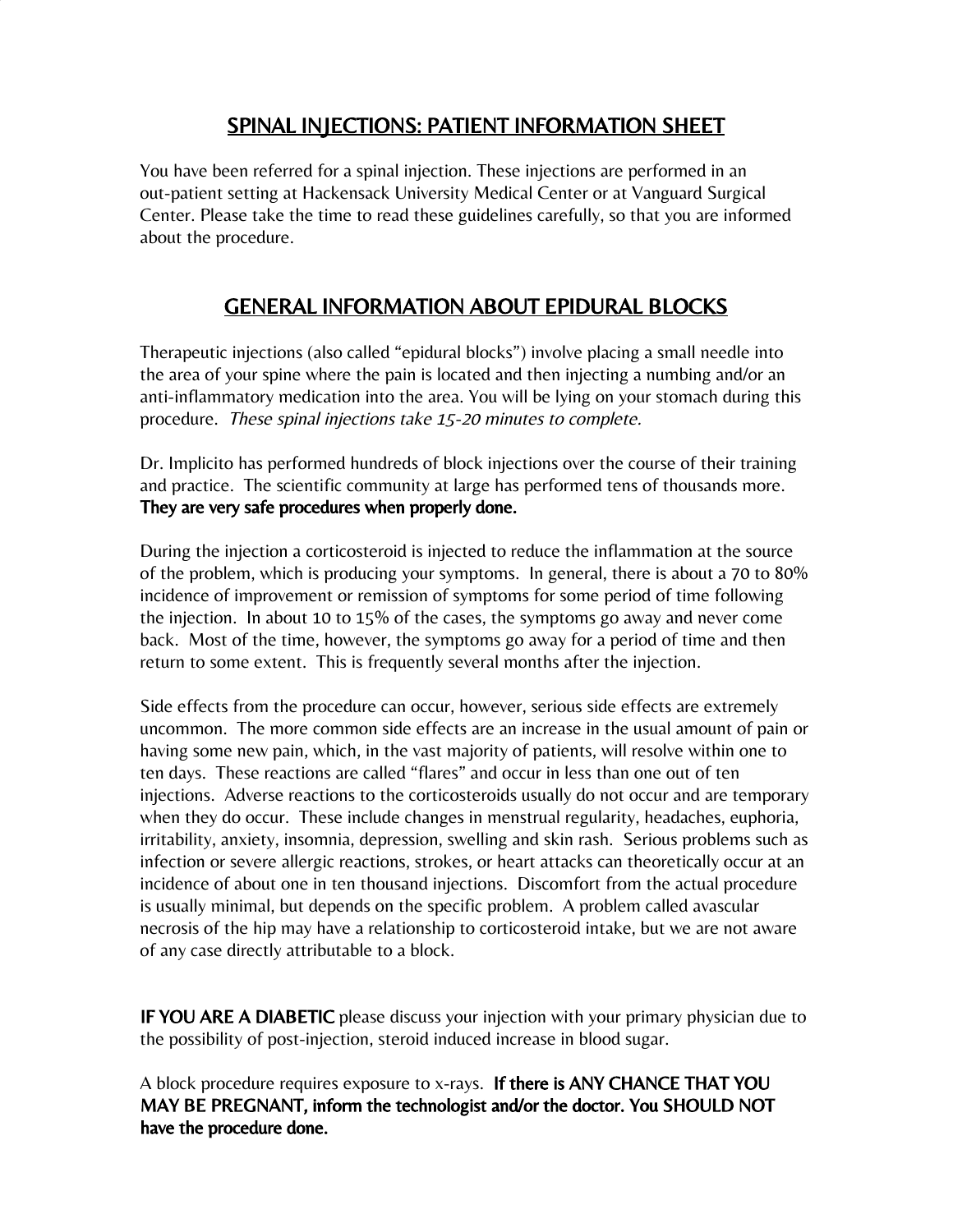#### PLEASE NOTIFY DR. IMPLICITO AND THE HOSPITAL STAFF IF YOU HAVE A FEVER OR IF YOU HAVE IODINE, LATEX OR OTHER ALLERGIES.

### DIET RESTRICTIONS:

It is not necessary to fast. You may feel free to eat prior to your procedure.

### MEDICATIONS:

#### PLEASE READ THE MEDICATION GUIDELINES LIST CONTAINED ON THIS WEBSITE CAREFULLY…

Aspirin, products that contain aspirin, and non-steroidal anti-inflammatory medications, act as blood thinners and may cause bleeding problems after epidural block injections.

#### IT IS RECOMMENDED THAT YOU STOP TAKING CERTAIN MEDICATIONS PRIOR TO YOUR PROCEDURE WITH THE KNOWLEDGE AND DIRECTION OF YOUR PRIMARY PHYSICIAN OR SPECIALIST.

#### PLEASE REFER TO THE MEDICATIONS GUIDELINES DOCUMENT CONTAINED ON THIS WEBSITE…If you are taking any of the listed medications, please check with your prescribing physician prior to discontinuing them.

In general, non-steroidal anti-inflammatory medications should be discontinued 4 days before the procedure, while aspirin-containing medications should be discontinued 7 days before the procedure. Do not discontinue all of your medications. Ask your physician if you are not sure about stopping prescribed medications.

#### IF YOU ARE TAKING ANY BLOOD-THINNING PRODUCTS (PLAVIX, COUMADIN, ETC.), YOU MUST CALL YOUR PHYSICIAN BEFORE STOPPING THE MEDICATION.

# TRANSPORTATION:

You are permitted to drive after the procedure, however you will not be discharged from the facility until all numbness from the anesthetic has subsided, usually this takes about an hour or so after your injection is performed. If someone else is driving you, you will be discharged to leave immediately after your injection is performed.